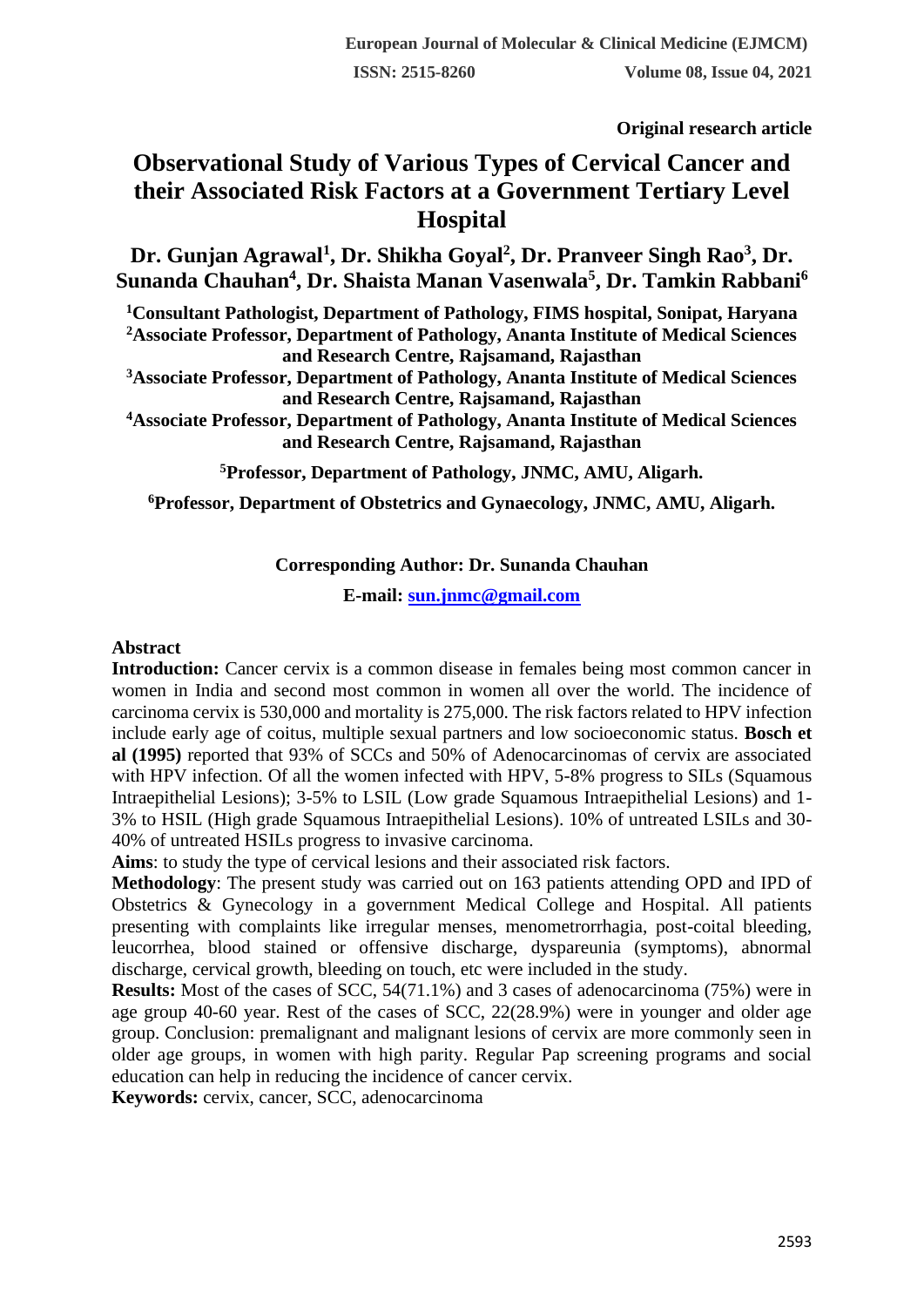# **Introduction**

Cancer cervix is a common disease in females being most common cancer in women in India and second most common in women all over the world **(JIMA, 2000)**. The incidence of carcinoma cervix is 530,000 and mortality is 275,000 **(Arbyn et al, 2011)**. Out of these 79% of cases are seen in developing countries **(Conesa et al, 2009)**. In India it is the most common malignancy in females. Infection with high risk HPV is the most important risk factor in cervical carcinoma (**Koss, 5th edition**; **Berek & Novak, 14th edition**). The risk factors related to HPV infection include early age of coitus, multiple sexual partners (**Muller et al, 1975**; **Pratt et al, 1956**; **Heins et al, 1958**) and low socioeconomic status (**Gusberg and Singleton, 1991**; **Rao and Rao, 1990**;**Anderson et al, 1988**). **Bosch et al (1995)** reported that 93% of SCCs and 50% of Adenocarcinomas of cervix are associated with HPV infection. Of all the women infected with HPV, 5-8% progress to SILs (Squamous Intraepithelial Lesions); 3-5% to LSIL (Low grade Squamous Intraepithelial Lesions) and 1-3% to HSIL (High grade Squamous Intraepithelial Lesions). 10% of untreated LSILs and 30-40% of untreated HSILs progress to invasive carcinoma **(Koss, 5th edition)**. Pap screening helps in recognizing cervical lesions at an earlier stage. The changes of initial lesions produced by HPV (genital warts) are evident in Pap smears most conspicuously as 'Koilocytes' and whenever any feature indicative of HPV infection is found in a Pap smear, the patient should be followed up regularly after appropriate treatment of STD so that the progress of lesion can be recognized **(Hellberg et al, 1987)**.

This study was carried out to study the type of cervical lesions and associated risk factors.

## **Methodology:**

The present study was carried out on 163 patients attending OPD and IPD of Obstetrics & Gynecology in J.N. Medical College and Hospital; A.M.U. presenting with irregular menses, menometrorrhagia, post-coital bleeding, leucorrhea, blood stained or offensive discharge, dyspareunia (symptoms), abnormal discharge, cervical growth, bleeding on touch, bulky uterus, cervical induration, tenderness, fixity to fornices (P/V), bleeding ulcers, cervical growth (P/S), thickening and induration of uterocervical ligament (P/R)etc. The study was carried out for a period of 18 months (from 1 January 2010 to 30 June 2012). A detailed clinical history and examination was carried out along with routine investigations. Classification of the 163 cases of carcinoma cervix was done according to the Bethesda system (1988). For **Statistical analysis** Unpaired t-test and chi-square tests were applied using SSPS 20.0 version.

# **Results:**

Maximum patients were in the age group of 40-60 years; 101/163 (62%) i.e. post-reproductive age followed by 46 patients (28.2%) in 20-39 year age group (reproductive age group). Very few patients were >60 year of age (9.8%). Most of the cases of SCC, 54(71.1%) and 3 cases of adenocarcinoma (75%) were in age group 40-60 year. Rest of the cases of SCC, 22(28.9%) were in younger and older age group.

All lesions showed a significant increase from parity  $\leq 4$  to parity  $>4$ , all showing p-value <0.001. All 4 cases of adenocarcinoma were multiparous. Proportion of cases of SCC increased with increasing parity, from 20% in  $p_{0-1}$ , 42.2% in  $p_{2-4}$  to 52.4% in p>4. Proportion of HSIL showed a decrease with parity from 40% in  $p_{0-1}$  (2/5) to 19.7% in  $p_{2-4}$  (15/76) to 8.5% in  $p>4$ (7/82). LSIL cases showed similar proportions in multiparous groups i.e. 28/59 cases (47.5%) in  $p_{2-4}$  and 29/59 cases (49.2%) in cases with  $p>4$ .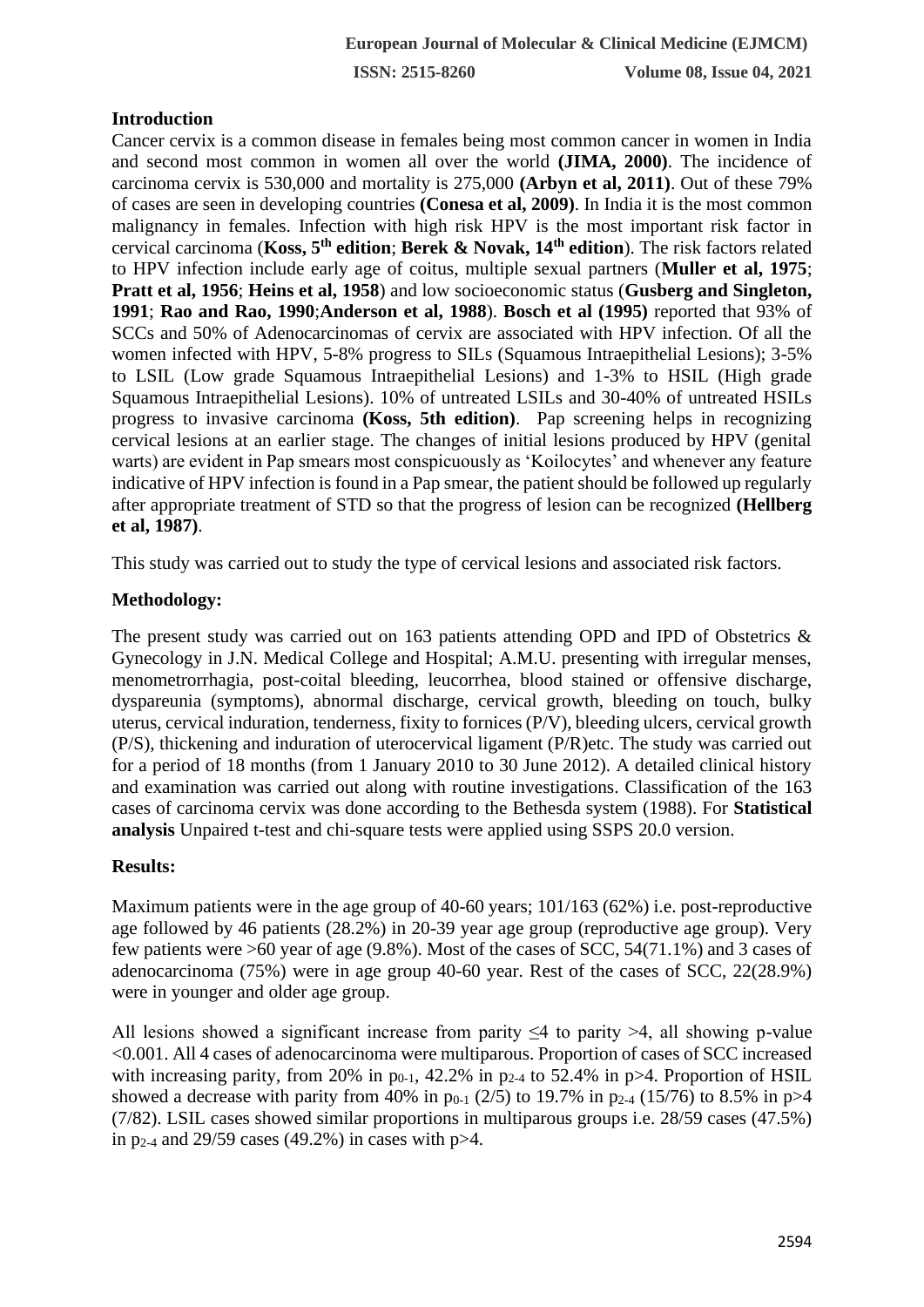**ISSN: 2515-8260 Volume 08, Issue 04, 2021**

Only 48 patients (29.4%) were using some form of contraception. Of all contraceptive measures used, use of OCP was most common; 28/48 patients (58.3%) were using OCPs. Maximum number of contraceptive users were in LSIL group i.e. 14 were using OCPs (50% of all OCP users), 10 were using IUD (62.5%) and all 4 barrier users belonged to this group. Most of the cases were in the age group of 15-20 year at first coitus; 133 cases (81.6%) followed by 19 cases (11.7%) in age group  $>20$  year and 11 cases (6.7%) in  $<15$  year age group. Proportion of cases of SCC decreased with increasing age at first coitus from 63.6% to 47.4% to 31.5% in three age groups.

Most patients; 123/163 (75.5%) did not give any history of addiction. Most common addiction found was pan chewing in 30 cases (18.4%) followed by 8 cases of tobacco (4.9%) and 2 cases (1.2%) of bidi smoking. Out of all 163 cases majority of patients had previous history of PID; 123 cases (75.5%). Degree of anemia was significantly higher in malignant lesions as compared to pre-malignant lesions ( $t=9.17$ ,  $p<0.001$ ). Out of 80 cases; 13 (16.3%) cases were recurrent which comprised of 12 cases of SCC (92.3%) and one case of adenocarcinoma (7.7%). Out of all SCC cases 12/76 cases (15.8%) were recurrent while 1/4cases (25%) of adenocarcinoma cases were recurrent.



**Figure 1: Showing distribution of cases**

| Table 1: Distribution of cases of cervical premalignant and malignant lesions according |
|-----------------------------------------------------------------------------------------|
| to parity                                                                               |

| Distribution of cases of cervical premalignant and malignant lesions according to<br>parity $(n=163)$ |             |             |              |                |            |  |
|-------------------------------------------------------------------------------------------------------|-------------|-------------|--------------|----------------|------------|--|
| Parity                                                                                                | <b>LSIL</b> | <b>HSIL</b> | <b>SCC</b>   | Adenocarcinoma | Total      |  |
| $0-1$                                                                                                 | $2(3.4\%)$  | $2(8.3\%)$  | $1(1.3\%)$   | $0(0\%)$       | $5(3.1\%)$ |  |
|                                                                                                       | $[40\%]$    | $[40\%]$    | $[20\%]$     | $[0\%]$        | $[100\%]$  |  |
| $2 - 4$                                                                                               | 28(47.5%)   | 15(62.5%)   | $32(42.1\%)$ | 1(25%)         | 76(46.6%)  |  |
|                                                                                                       | $[36.8\%]$  | $[19.7\%]$  | $[42.2\%]$   | $[1.3\%]$      | $[100\%]$  |  |
| >4                                                                                                    | 29(49.2%)   | $7(29.2\%)$ | 43(56.6%)    | 3(75%)         | 82(50.3%)  |  |
|                                                                                                       | $[35.4\%]$  | $[8.5\%]$   | $[52.4\%]$   | $[3.7\%]$      | $[100\%]$  |  |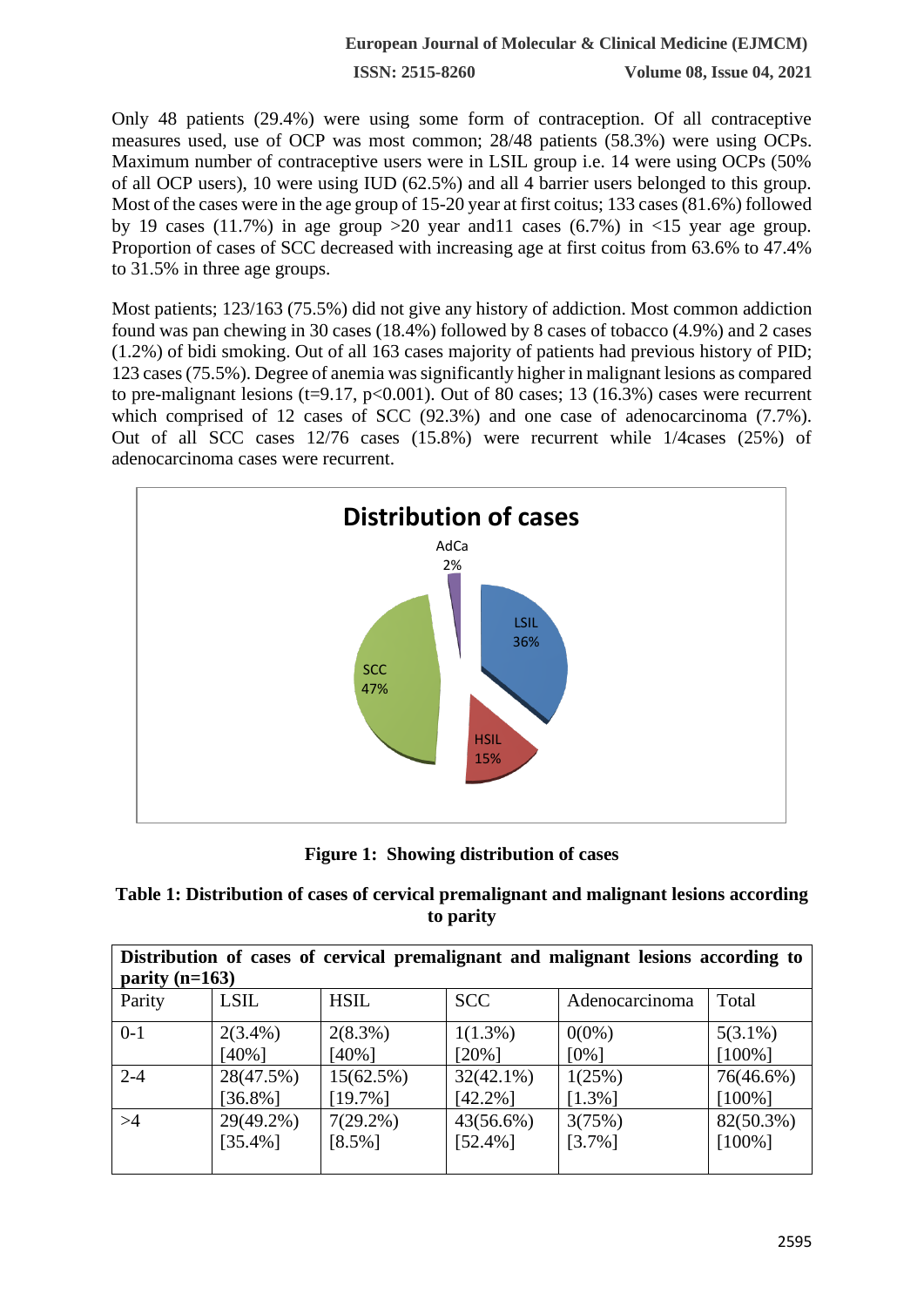#### **European Journal of Molecular & Clinical Medicine (EJMCM)**

**ISSN: 2515-8260 Volume 08, Issue 04, 2021**

| Total   | 59(100%)<br>$[36.2\%]$ | 24(100%)<br>$[14.7\%]$ | 76(100%)<br>$[46.6\%]$ | $4(100\%)$<br>$[2.5\%]$ | 163<br>$(100\%)$ |
|---------|------------------------|------------------------|------------------------|-------------------------|------------------|
|         |                        |                        |                        |                         |                  |
| t-score | 0.32                   | 1.87                   | 1.52                   | 1.14                    |                  |
| p-value | 0.75                   | 0.06                   | 0.13                   | 0.26                    |                  |

#### **Table 2: Distribution of cases of cervical premalignant and malignant lesions according to contraceptive method adopted**

| Distribution of cases of cervical premalignant and malignant lesions according to<br>contraceptive method adopted $(n=163)$ |              |             |             |                |               |  |
|-----------------------------------------------------------------------------------------------------------------------------|--------------|-------------|-------------|----------------|---------------|--|
| Contraceptive                                                                                                               | <b>LSIL</b>  | <b>HSIL</b> | <b>SCC</b>  | Adenocarcinoma | Total         |  |
| used                                                                                                                        |              |             |             |                |               |  |
| <b>Nil</b>                                                                                                                  | 31(52.5%)    | 16(66.7%)   | 65(85.5%)   | 3(75%)         | $115(70.6\%)$ |  |
|                                                                                                                             | [27%]        | $[13.9\%]$  | $[56.5\%]$  | $[2.6\%]$      | $[100\%]$     |  |
| <b>OCP</b>                                                                                                                  | 14(23.7%)    | 6(25%)      | $8(10.5\%)$ | $0(0\%)$       | 28(17.2%)     |  |
|                                                                                                                             | $150%$ ]     | $[21.4\%]$  | $[28.6\%]$  | $[0\%]$        | $[100\%]$     |  |
| <b>IUD</b>                                                                                                                  | $10(16.9\%)$ | $2(8.3\%)$  | 3(4%)       | 1(25%)         | $16(9.8\%)$   |  |
|                                                                                                                             | $[62.5\%]$   | $[12.5\%]$  | $[18.8\%]$  | $[6.2\%]$      | $[100\%]$     |  |
| <b>Barrier</b>                                                                                                              | $4(6.9\%)$   | $0(0\%)$    | $0(0\%)$    | $0(0\%)$       | $4(2.4\%)$    |  |
|                                                                                                                             | $[100\%]$    | $[0\%]$     | $[0\%]$     | $[0\%]$        | $[100\%]$     |  |
| Total                                                                                                                       | 59(100%)     | 24(100%)    | 76(100%)    | $4(100\%)$     | 163           |  |
|                                                                                                                             | $[36.2\%]$   | $[14.7\%]$  | $[46.6\%]$  | $[2.5\%]$      | $(100\%)$     |  |
| $\gamma^2$                                                                                                                  | 11.8         | 1.55        | 8.92        | 1.76           |               |  |
| p-value                                                                                                                     | 0.01         | 0.67        | 0.03        | 0.62           |               |  |

## **Discussion:**

Minimum age of patients under our study was 23 years and maximum age was 75 years. Maximum number of patients, 101/163 (62%) belonged to 40-60 years of age group. We found 59/163 cases (36.2%) of LSIL, 24/163 cases (14.7%) of HSIL, 76/163 cases (46.6%) of SCC and 4/163 cases (2.5%) of adenocarcinoma. Our findings are similar to present age trend in various ethnic groups. (**[cancer.gov](http://seer.cancer.gov/statfacts/html/cervix.html)**). Parity of women under study ranged between 1 and 11. Mean parity for LSIL group was  $4.7\pm2.1$ , for HSIL  $3.9\pm2.1$ , for SCC  $4.9\pm2.1$  and for adenocarcinoma it was 6±2.5. Our findings were similar to studies done by **Jissa et al (2012)**, **Paul et al (2011)**, **Parkin et al (2005)**, **Khanna et al (2001)** all of whom reported a significant increase of cervical cancer cases with increasing parity. **Jissa et al (2012)** observed that the incidence increased most significantly in women with parity more than 4. **Khanna et al (2001)** reported mean parity of patients with cervical neoplasia as  $4.19\pm1.38$ . However, in the study conducted by Lee et al (2007), the mean parity of cervical cancer patients was only 2.59. Out of all contraceptive users in our study, 28 belonged to LSIL group. Lower incidence of higher grade lesions in barrier contraceptive users was probably an indirect effect of barrier contraceptive methods to prevent PIDs and STDs (Herndan et al, 2004; Wang et al, 2003; Hatcher, 2002) which themselves are independent risk factors for cervical lesions. Studies by **Parkin et al (2011)** and **Appleby et al (2007)** found increased risk of carcinoma cervix with OCP use.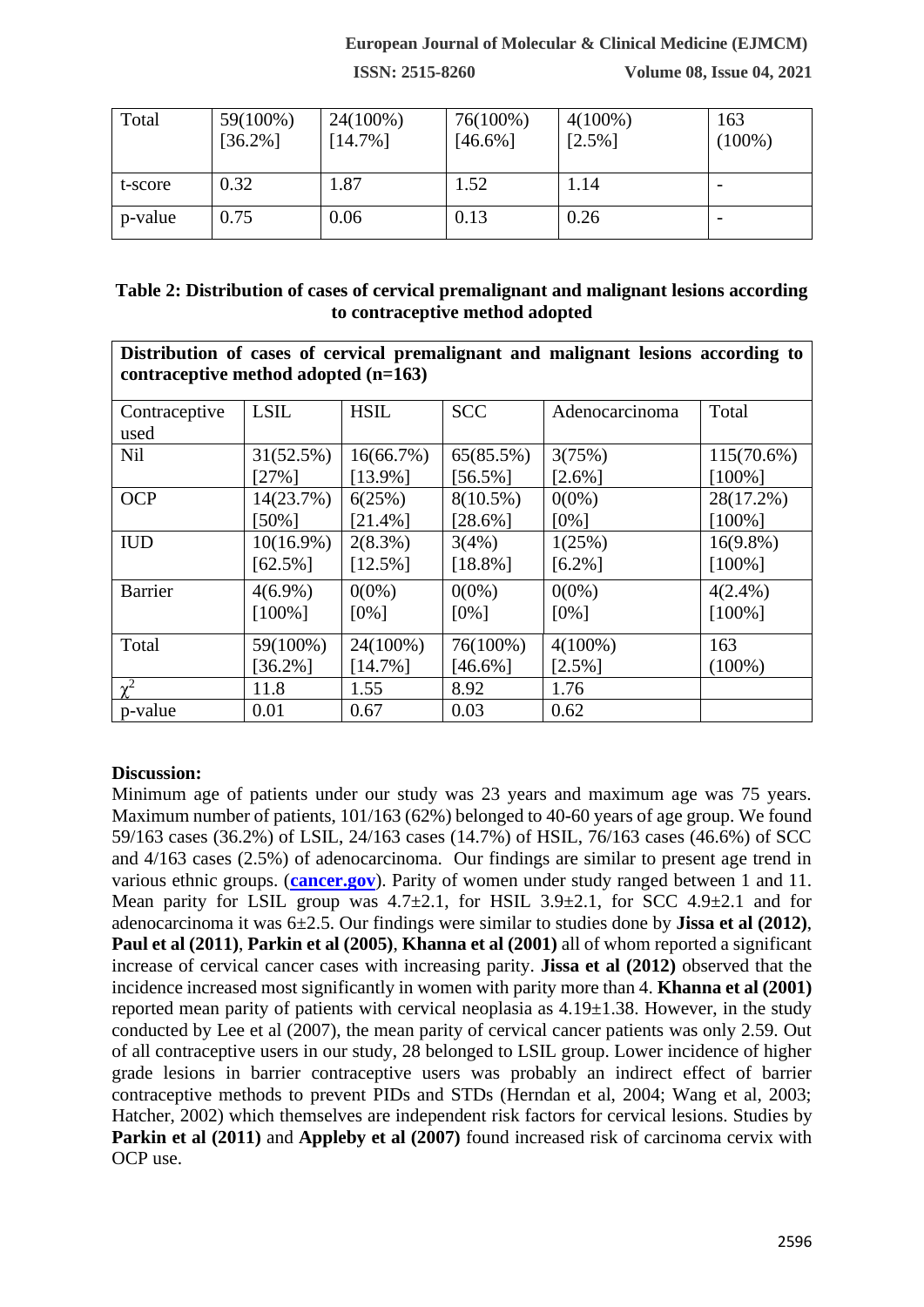**ISSN: 2515-8260 Volume 08, Issue 04, 2021**

Mean overall age at the onset of sexual activity was  $17.7\pm 2.2$  years. Mean age at first coitus for LSIL group was  $17.9\pm 2.3$  years, for HSIL group  $18.2\pm 2.3$  years,  $17.4\pm 2.1$  years for SCC patients and 16.8±1.7 years for adenocarcinoma. In their study, **Jissa et al (2012)** found no significant association with incidence of cervical cancer with respect to age at marriage. **Satya B. et al (2011)** observed a distinct declining chance of carcinoma cervix occurrence in them who got married after 20 years of age. **Deacon et al (2000)** found increased incidence of CIN3 in patients who had earlier onset of sexual activity especially for the group with sexual activity before 16 years of age.

Our results with respect to association with addiction were similar to studies done by **Parkin et al (2011)**,**Berrington et al (2007)**, **Deacon et al (2000)**,**Szarewski et al (1996)**, **Brinton et al (1992)**, **Bosch et al (1992)** etc. Study done by **Berrington et al (2007)** which is one of the largest studies showed 50% increased risk of cervical cancer in current smokers. **Holschneider, C., et al (2000)** linked Loss of fragile histidine triad (FHIT) gene expression with cigarette smoking and cervical cancer.

Almost half of the patients in our study with PID; 61/123 (49.6%) suffered from SCC. Out of 76 patients of SCC, 61 (80.3%) suffered from PID. Many studies have linked cervical intraepithelial lesions and carcinoma with various organisms. Association with HPV is the most significant **(Silinsa et al; 2004)**. Other infections associated with cervical cancers are Chlamydia (**Wallin et al, 2002**), HIV **(Schwartz et al, 1991)** and bacterial vaginosis**(Nam et al, 2009)**. Previous studies by **Rotman et al (2006)** and **Eifel et al (1995)** show lower rate of recurrence in adenocarcinoma and adenosquamous histology.

## **Conclusions and recommendations:**

In view of above findings, it can be **concluded** that premalignant and malignant lesions of cervix are more commonly seen in older age groups, in women with high parity; more so in those with parity >4, in women who had first sexual intercourse at an early age, women belonging to lower social class and women suffering from PID. Barrier contraceptive methods may have some protective role against carcinoma cervix. So, regular Pap screening programs and social education can help in reducing the incidence of cancer cervix.

# **References:**

- 1. ArbynM., X. Castellsagué, S. de Sanjosé, L. Bruni, M. Saraiya, F. Bray and J. Ferlay. Worldwide burden of cervical cancer in 2008, Ann Oncol (2011) 22 (12): 2675-2686.
- 2. Conesa-Zamora P, Domenech-Peris A, Orantes-Casado FJ, et al. Effect of human papillomavirus on cell cycle–related proteins p16, Ki-67, cyclin D1, p53, and ProEx C in precursor lesions of cervical carcinoma: a tissue microarray study. Am J ClinPathol. 2009;132:378–390.
- 3. Berek& Novak's Gynecology, 14th Edition By Jonathan S Berek. Lippincott Williams & Wilkins
- 4. Müller Kobold-Wolterbeck AC, Beyer-Boon ME. Ciliocytophthoria in cervical cytology [Letter]. ActaCytol 19:89-91, 1975.
- 5. Pratt-Thomas. H. R., Heins, H. C., Latham, E.. Dennis, E. J., and Mclver, F. A. The Carcinogenic Effect of Human Smegma: An Experimental Study. Cancer, 9: 671-680, 1956.
- 6. Heins, H. C., Dennis. E. J., and Pratt-Thomas, H. R. The Possible Role of Smegma in Carcinoma of the Cervix. Am. J. Obstet. Gynecol.,76: 726 733, 1958.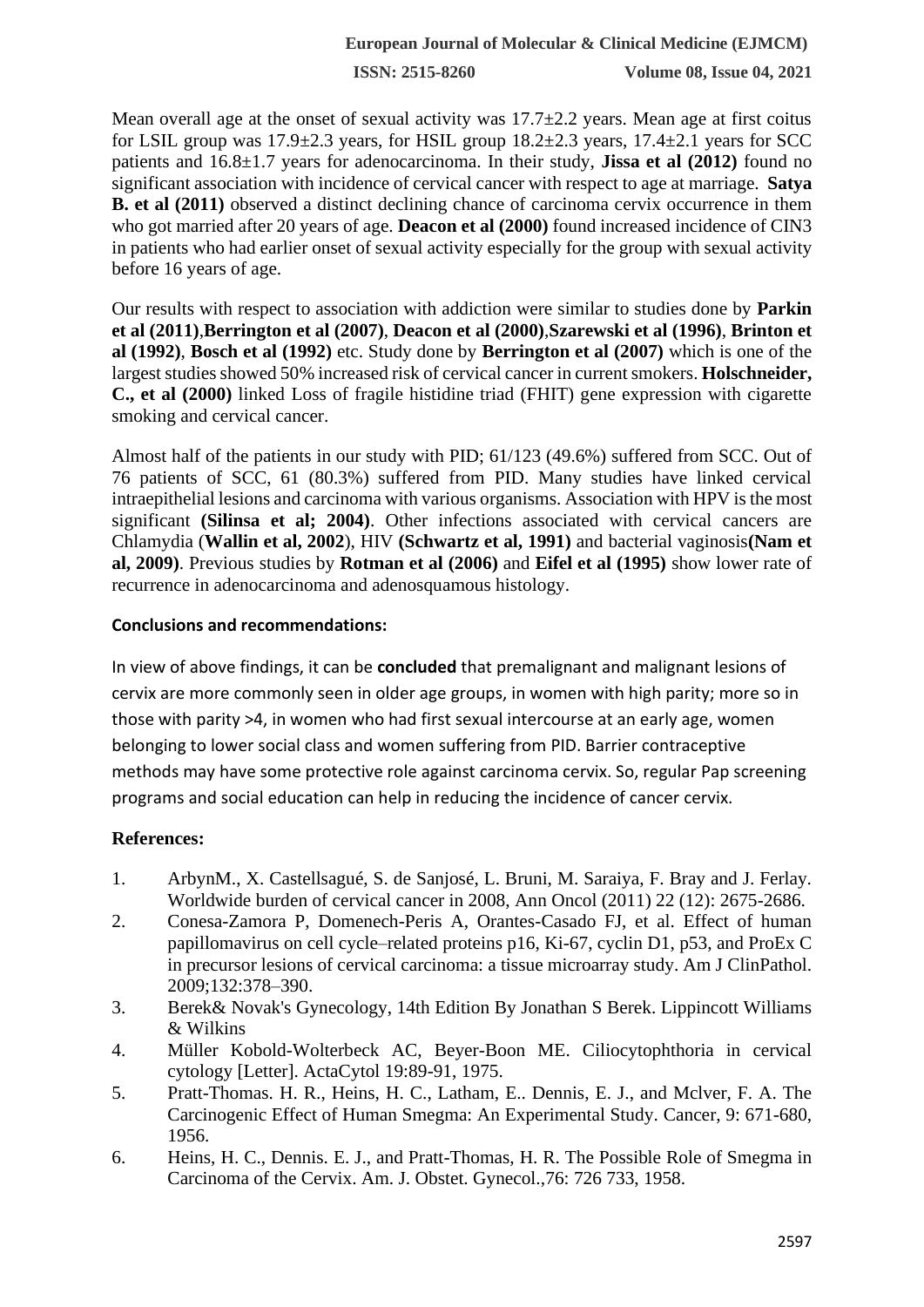- 7. Anderson GH, Boyes DA, Benedet JL, et al. Organization and results of the cervical cytology screening programme in British Columbia 1955-85. Br Med J 296:975-978, 1988.
- 8. Bosch MMC, Rietveld-Scheffers PEM, Boon ME. Characteristics of false-negative smears tested in the normal screening situation. ActaCytol 36:711-716, 1992.
- 9. Koss's diagnostic cytology and it'shistopathologic bases, 5th edition, Lippincott Williams & Wilkins.
- 10. Hellberg D, Axelsson O, Gad A, Nilsson S. Conservative management of the abnormal smear during pregnancy. ActaObstetGynecolScand 66:195-199, 1987.
- 11. Jissa V Thulaseedharan, NeaMalila, MattiHakama, Pulikottil O Esmy, Mary Cheriyan, RajaramanSwaminathan, Richard Muwonge, RengaswamiSankaranarayanan. Socio Demographic and Reproductive Risk Factors for Cervical Cancer – a Large Prospective Cohort Study from Rural India. DOI:http://dx.doi.org/10.7314/APJCP.2012.13.6.2991.
- 12. Parkin DM, Bray F, Ferlay J, Pisani P. Global cancer statistics, 2002. CA Cancer J Clin 2005;55:74–108.
- 13. Khanna N. and M D Phillips. Adherence to care plan in women with abnormal Papanicolaou smears: a review of barriers and interventions; J Am Board Fam Med March 1, 2001 vol. 14 no. 2 123-130.
- 14. Appleby, P., et al., Cervical cancer and hormonal contraceptives: collaborative reanalysis of individual data for 16,573 women with cervical cancer and 35,509 women without cervical cancer from 24 epidemiological studies. Lancet, 2007. 370 (9599): p. 1609-21.
- 15. Satya B. Paul, Basant K. Tiwary, Arun Paul Choudhury. Assam University Journal of Science & Technology : Biological and Environmental Sciences Vol. 7 Number I 36- 42, 2011
- 16. Deacon, J., et al., Sexual behaviour and smoking as determinants of cervical HPV infection and of CIN 3 among those infected. A case-control study nested within the Manchester cohort. Br J Cancer, 2000. 83: p. 1565-1572.
- 17. Berrington de González, Amy; Green, Jane. Comparison of risk factors for invasive squamous cell carcinoma and adenocarcinoma of the cervix: collaborative reanalysis of individual data on 8,097 women with squamous cell carcinoma and 1,374 women with adenocarcinoma from 12 epidemiological studies; Int J Cancer. 2007 Jun 1;120(11):2525.
- 18. Szarewski, A., M.J. Jarvis, and P. Sasieni, Effect of smoking cessation on cervical lesion size.Lancet, 1996. 347: p. 941-943.
- 19. Brinton, L.A. Epidemiology of cervical cancer overview, in Epidemiology of Cervical Cancer and Human Papillomavirus (eds Munoz, N., Bosch, F.X., Shah, K.V. &Meheus A.) 3−23 (IARC, Lyon, 1992).
- 20. Holschneider, C., et al. Lost fragile histidine triad (FHIT) gene expression may link cigarette smoking and cervical cancer [abstract]. in Program and Abstracts of the Society for Gynecologic Oncologists 31st Annual Meeting; February 5-9. 2000. San Diego, California.
- 21. Wallin K. L., Fredrik Wiklund, Tapio Luostarinen, Tord Ångström, Tarja Anttila, Frank Bergman, Göran Hallmans, Irma Ikäheimo, Pentti Koskela, Matti Lehtinen, Ulf Stendahl, Jorma Paavonen, Joakim Dillner. A population-based prospective study of Chlamydia trachomatis infection and cervical carcinoma published online: 13 AUG 2002DOI: 10.1002/ijc.10639. International Journal of Cancer .Volume 101, Issue 4, pages 371–374, 1 October 2002.
- 22. Schwartz L. B., Maria Louisa Carcangiu, Laura Bradham, Peter E. Schwartz; Rapidly progressive squamous cell carcinoma of the cervix coexisting with human